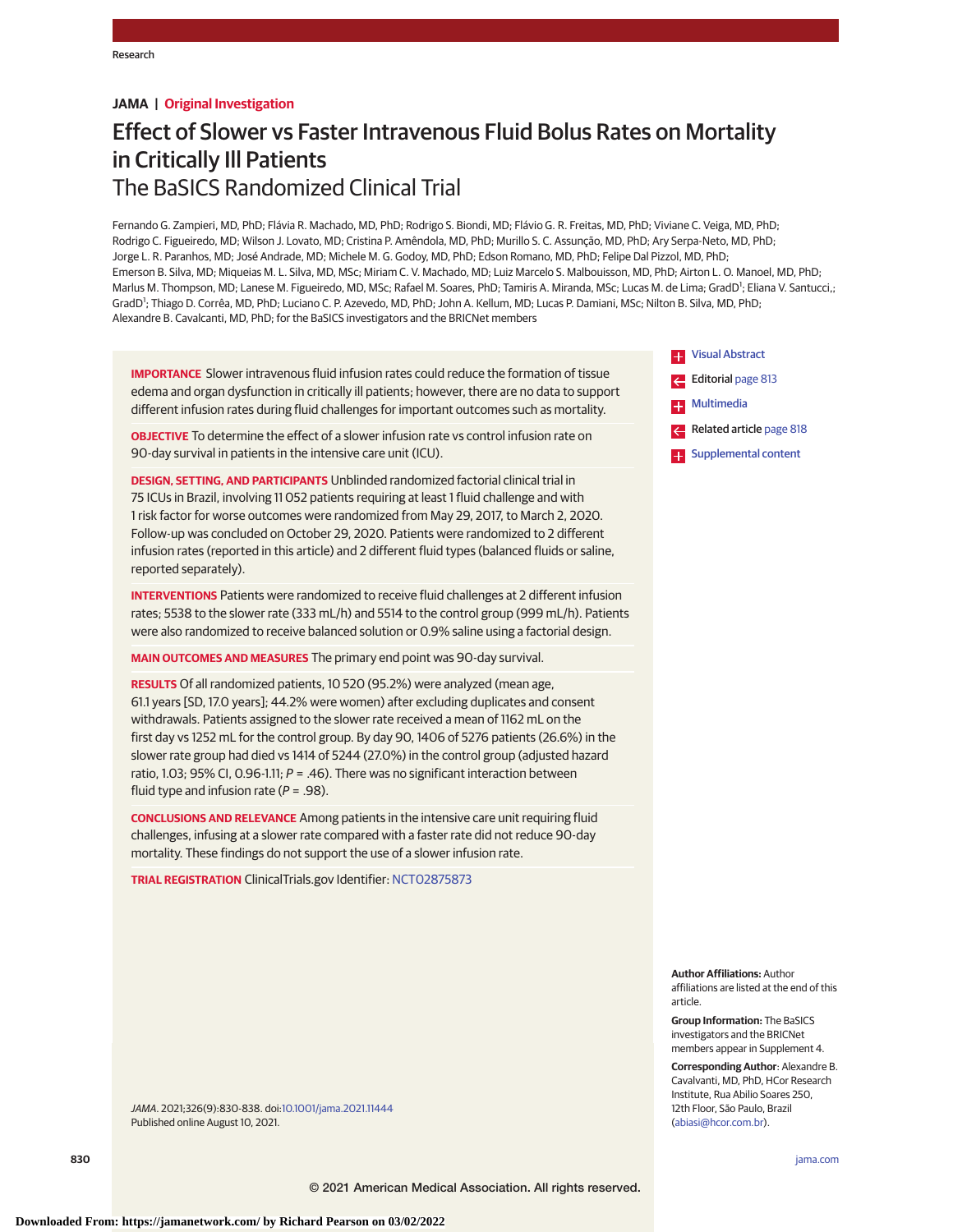Iuid challenges are a mainstay of therapy for critically ill patients with signs of poor perfusion.<sup>1,2</sup> In children, use of fluid bolus may be associated with worse outcomes that may be related to more cardiovascular collapse in children receiving boluses than in those receiving continuous infusions.3,4There is no clear guidance on the infusion rate to be applied during fluid challenges among patients in the intensive care unit (ICU). $<sup>2</sup>$  Higher rates are suggested to im-</sup> prove macrohemodynamic parameters (mean arterial pressure, cardiac output) faster.<sup>5</sup> However, fast infusion rates might rapidly expand the intravascular space resulting in more fluid entering the tissues, worsening tissue edema, and reducing fluid reabsorption from interstitial to intravascular space, leading to worse organ failure.<sup>6-8</sup> Furthermore, any differences in outcomes attributable to fluid composition might be magnified by faster infusion rates because biochemical perturbations in plasma brought on by nonphysiological fluids would tend to attenuate as fluid distributes over time.

Although most resuscitation guidelines recommend fluid challenges, there is no consensus on what the optimal infusion rate in critically ill patients is.<sup>2</sup> A large multicenter observational cohort conducted in 2013 reported that fluid boluses are usually made with 500 mL aliquots over 20 to 30 minutes but reported major variation in practice among centers.<sup>9</sup> Despite several proposed triggers for fluid challenge use, the decision to give fluid bolus remains mostly empirical.<sup>9</sup>

The Balanced Solutions in Intensive Care Study (BaSICS), 10,11 a factorial trial that evaluated whether a slower fluid bolus rate (333 mL/h) vs control rate (999 mL/h), was conducted to assess whether slower infusion rates would be associated with improved 90-day survival in critically ill patients.

# **Methods**

#### Study Design and Oversight

This clinical trial was conducted at 75 ICUs in Brazil. The study protocol and statistical analysis plan were published before analyses began $10,11$  and are available in [Supplement 1](https://jamanetwork.com/journals/jama/fullarticle/10.1001/jama.2021.11444?utm_campaign=articlePDF%26utm_medium=articlePDFlink%26utm_source=articlePDF%26utm_content=jama.2021.11444) and [Supplement 2,](https://jamanetwork.com/journals/jama/fullarticle/10.1001/jama.2021.11444?utm_campaign=articlePDF%26utm_medium=articlePDFlink%26utm_source=articlePDF%26utm_content=jama.2021.11444) respectively. All patients or their next of kin provided written informed consent. In accordance with Brazilian law, consent could be obtained after enrollment, due to the need to start the intervention as soon as possible. This study was a factorial trial that assessed both the effects of 2 different infusion rates to be used during fluid challenges (reported in this article) and the effects of 2 fluid types (Plasma-Lyte 148 vs 0.9% saline, results reported separately).<sup>12</sup> The trial was approved by the ethics committee of the coordinating site (HCor) and all enrolling sites prior to enrollment.

## **Patients**

Patients were randomized if they needed at least 1 fluid expansion, were not expected to be discharged the next day after enrollment, and met at least 1 of the following criteria: (1) older than 65 years; (2) hypotensive (mean arterial pressure <65 mm Hg or systolic blood pressure <90 mm Hg, or use of vasopressors); (3) sepsis (defined as suspected or confirmed infection plus acute organ dysfunction); (4) use of

## **Key Points**

**Question** Does a slower infusion rate compared with a control rate affect 90-day survival of critically ill patients requiring fluid challenges?

**Findings** In this randomized clinical trial that included 10 520 patients in intensive care units, treatment with fluid boluses at 333 mL/h vs 999 mL/h resulted in 90-day mortality of 26.6% vs 27.0%, a difference that was not statistically significant.

**Meaning** Among critically ill patients requiring fluid challenges, infusing at a slower rate compared with a faster rate did not reduce 90-day mortality.

mechanical ventilation or noninvasive mechanical ventilation or high-flow nasal cannula for at least 12 hours; (5) early signs of kidney dysfunction (oliguria or serum creatinine level >1.2 mg/d for women or >1.4 mg/dL for men); or (6) had liver cirrhosis or acute liver failure. Patients with acute kidney injury using or expected to require kidney replacement therapy in the next 6 hours after admission were excluded, as were patients with severe electrolyte disturbance (serum sodium level ≤120 mmol/L or ≥160 mmol/L), those whose death was considered imminent in the next 24 hours, those with suspected or confirmed brain death, patients receiving palliative or comfort care only, and patients previously enrolled in the trial. (To convert creatinine from mg/dL to μmol/L, multiply by 88.4.)

## Randomization

Patients were randomized to receive fluid challenges at 2 different infusion rates by an infusion pump: 999 mL/h (control) or 333 mL/h (slower; Figure 1). Randomization was made using a web-based systemmaintained by HCor, São Paulo, Brazil. The assessment of fluid infusion rate was unblinded, and patients and physicians were aware of the groups to which they were allocated. The randomization list was generated using random permuted blocks of 12 patients, stratified by center and according to fluid type and infusion rate. Study fluids (Plasma-Lyte or saline) were supplied to enrolling sites at 500-mL blinded bags, labeled using 6 different letters provided by Baxter Hospitalar. Adherence was checked on specific days after enrollment (days 1, 2, 3, and 7).

#### Interventions

The control infusion rate was defined to reflect current standard of care (500 mL over approximately 30 minutes; the infusion rate of the control group was set at 999 mL/h because that is usually the upper limit for infusion rate for infusion pumps). The slower infusion rate (333mL/h) was arbitrarily defined so that itwas less than the 25% percentile in the FluidChallenges in Intensive Care (FENICE) cohort study (500 mL/h),<sup>9</sup> but still represented a value that was considered as a bolus (and not maintenance) by clinicians. All fluid challenges performed up to 90 days (or until ICU discharge) after enrollment were requested to be performed according to the assigned infusion rate (eMethods, eFigure 1 and 2 in [Supplement 3\)](https://jamanetwork.com/journals/jama/fullarticle/10.1001/jama.2021.11444?utm_campaign=articlePDF%26utm_medium=articlePDFlink%26utm_source=articlePDF%26utm_content=jama.2021.11444). Faster infusion rates were allowed at the discretion of the attending physician (either the control infusion of 999 mL/h or other rates) and in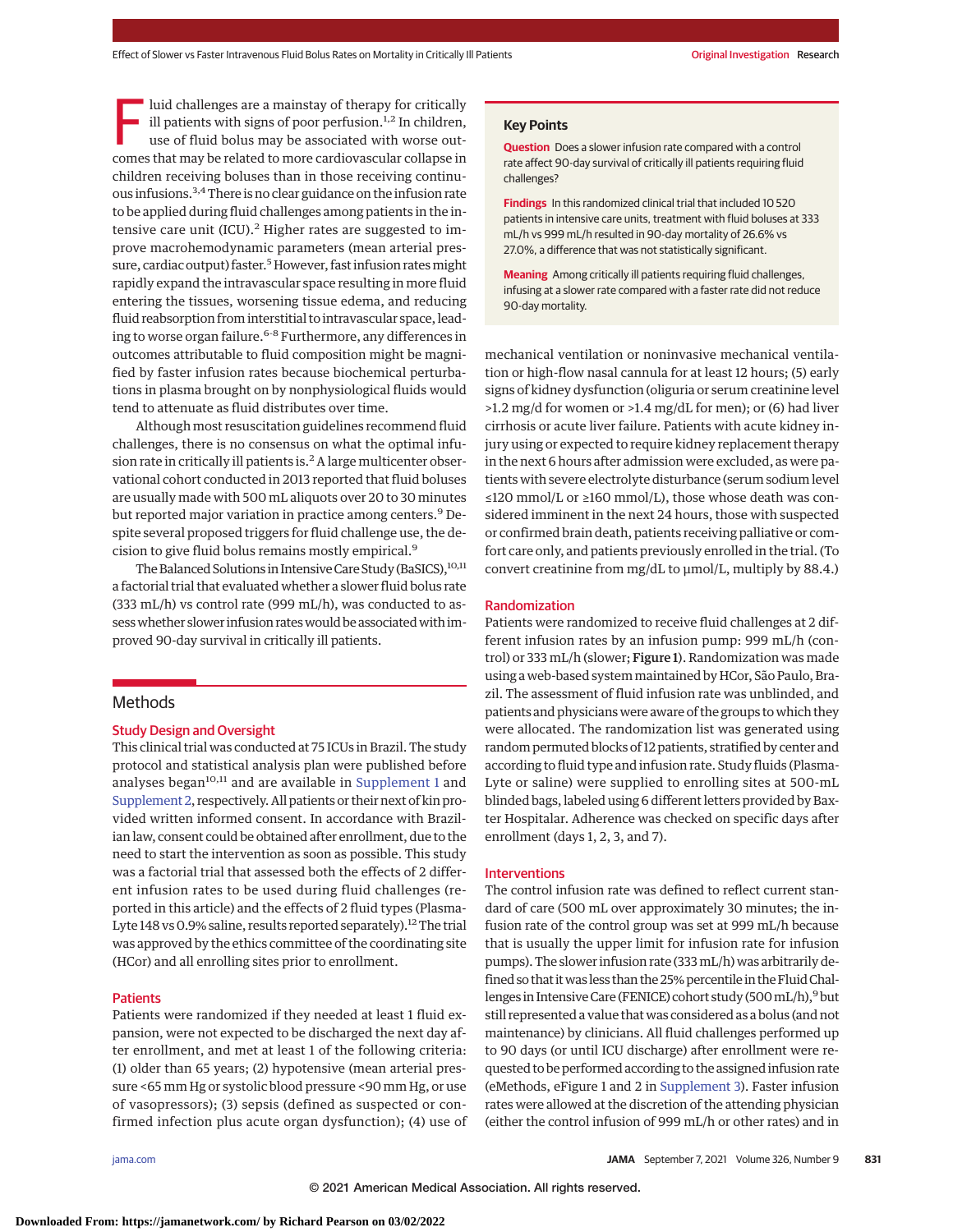Figure 1. Flow Chart of the BaSICS Trial of Critically Ill Patients Requiring Fluid Infusions



the slower infusion group if patients had active bleeding demanding fluid resuscitation or had severe hypotension (systolic blood pressure <80 mm Hg or mean arterial pressure <50 mm Hg). As soon as these conditions resolved, the assigned fluid rate was to be resumed.

#### Clinical and Laboratory Data

Baseline information included age, sex, admission type (planned, unplanned, both surgical and medical), use of organ support at enrollment, use of fluids in the 24 hours before enrollment, and key laboratory values. Illness severity scores were calculated from user-imputed data and included both Acute Physiology and Chronic Health Evaluation  $(APACHE II)$  score<sup>13</sup> and the Sequential Organ Failure Assessment (SOFA)<sup>14</sup> score. Data on number of fluid bolus used and adherence to the assigned rate were collected at days 1, 2, 3, and 7 after randomization. End point data included 90-day vital status (centrally collected by the coordinating site using phone contacts or, if unavailable, status information from both national deaths database or site records regarding subsequent patient visits to the enrolling site), hospital status at discharge (dead or alive), hospital and ICU length-of-stay, and need for kidney replacement therapy up to 90 days after enrollment. Information on suspected unexpected serious adverse events was also collected.

## End Points

The primary end point was 90-day survival. Secondary end points were use of kidney replacement therapy up to 90 days after enrollment; occurrence of acute kidney injury, defined as Kidney Disease: Improving Global Outcomes (KDIGO)<sup>15</sup> stages 2 or 3 measured on days 3 and 7, considering only patients without stages 2 or 3 acute kidney injury at baseline; SOFA score (both total score value evaluated as a continuous total and individual component categorized as ≤2 or >2) measured on days 3 and 7; and mechanical ventilation–free days

within 28 days. Tertiary end points were hospital and ICUmortality and length-of-stay. Additional definitions are provided in the eMethods section in [Supplement 3.](https://jamanetwork.com/journals/jama/fullarticle/10.1001/jama.2021.11444?utm_campaign=articlePDF%26utm_medium=articlePDFlink%26utm_source=articlePDF%26utm_content=jama.2021.11444) No adverse event information was collected besides severe unexpected adverse reactions.

## Power Analysis and Sample Size Calculation

Sample size was calculated assuming a 35% mortality within 90 days for the control group and considered 89% power to detect a hazard ratio (HR) for mortality of 0.9 with an α fixed at .05. Absence of interaction between the 2 interventions (fluid type and infusion rate) was assumed.

#### Statistical Analysis

Three interim analysis were conducted: 1 adverse event analysis at 1000 patients and 3 additional analyses at 25%, 50%, and 75% of the total sample size. Strict safety stopping rules were used (*P* < .001; Haybittle-Peto boundary<sup>16</sup>) for 90-day mortality at all interim analyses. There was no plan to interrupt the trial for efficacy or for futility.

Survival at 90 days was evaluated usingmixed-effects Cox proportional hazard models (enrolling sites defined as the random variable) and adjusted for age, baseline SOFA score, and admission type (planned admission, unplanned admission with sepsis, and unplanned admission without baseline sepsis). Proportionality of the HR assumption was assessed using the Grambsch and Thernau method.<sup>17</sup> Need for kidney replacement therapy was estimated using a mixed Poisson model adjusting for the same variables or, alternatively, estimated in a competing risk model, with death as a competitor and with similar adjustment. Binary end points at days 3 and 7 were tested with mixed generalized linear models; these included occurrences of acute kidney injury defined as KDIGO 2 to 3 and stratified SOFA components. Mechanical ventilation-free days was analyzed using a beta binomial regression. Zero was attributed to all patients who died regardless of how long they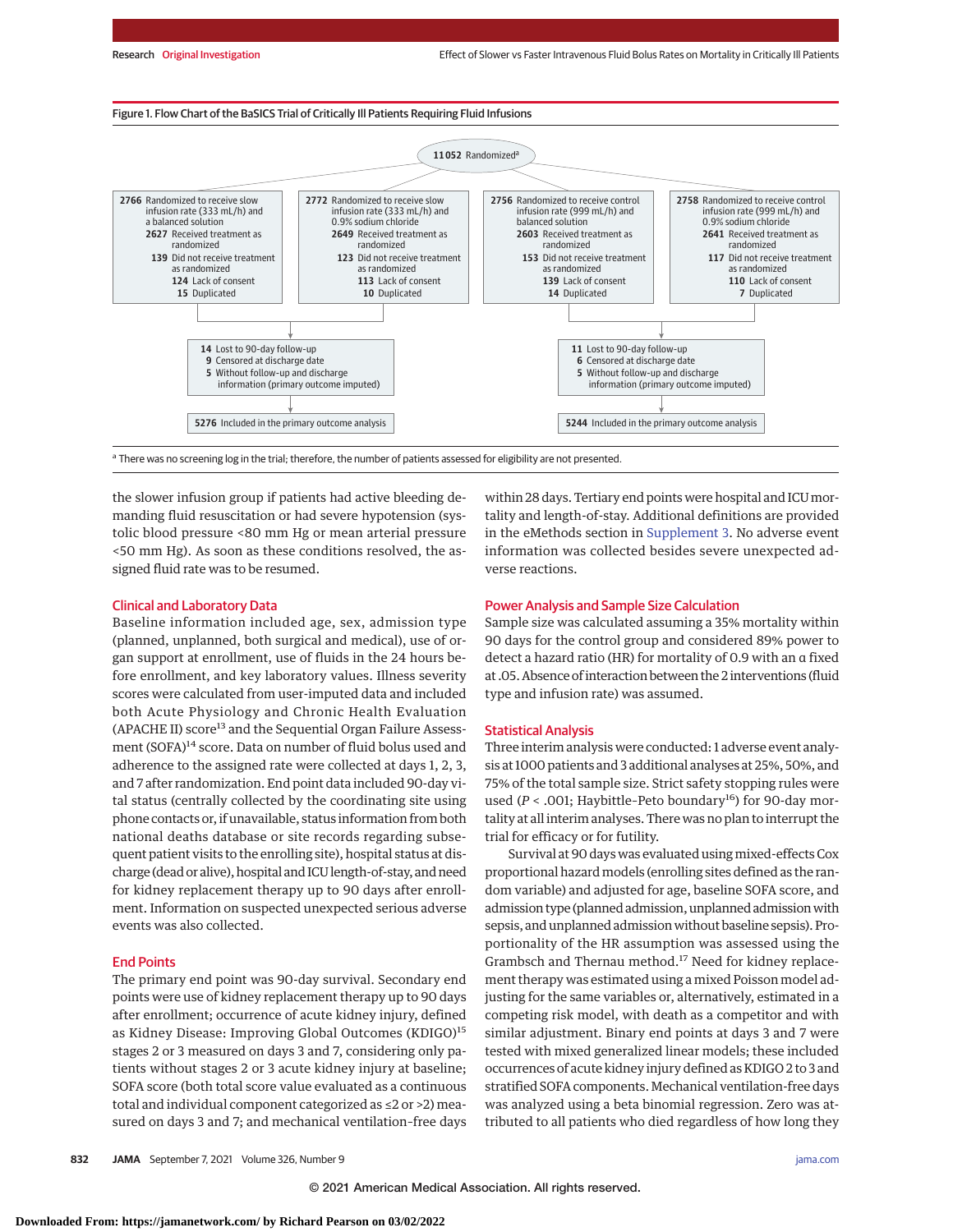remained free frommechanical ventilation within 28 days. Imputation for missing data was made in a single model using a multiple chain equation using age, sex, enrolling site, randomization creatinine values, SOFA score, admission type, use of fluid in the 24 hours before enrollment, presence of heart failure or cirrhosis, traumatic brain injury at enrollment, hypotension at enrollment, mechanical ventilation at enrollment, and the primary end point. Five imputations sets were obtained, and the median of the imputed results (or the most frequent category) were used for analysis. Details can be found in the eMethods section in [Supplement 3.](https://jamanetwork.com/journals/jama/fullarticle/10.1001/jama.2021.11444?utm_campaign=articlePDF%26utm_medium=articlePDFlink%26utm_source=articlePDF%26utm_content=jama.2021.11444)

Subgroups for the primary end point were defined a priori according to the following characteristics at baseline: (1) patients with vs without sepsis; (2) patients with KDIGO stages 0 to 1 vs stages 2 to 3 at enrollment; (3) surgical vs nonsurgical patients; (4) patients with vs without traumatic brain injury; (5) patients with APACHE II score of 25 or more vs less than 25 points; and (6) patients who received more than 1.000 mL vs 1.000 mL or less of 0.9% saline in the 24 hours before randomization.

The following post hoc sensitivity analyses were performed: (1) primary end point analysis considering only cases with known primary end point; (2) a stratified analysis of the primary end point according to baseline presence of heart failure; (3) differences in need for vasopressors at days 3 and 7 according to the other factorial group of the trial; (4) a sensitivity exploratory analysis using bayesian networks focusing on changes in cardiovascular SOFA score. More details are provided in the eMethods in [Supplement 3.](https://jamanetwork.com/journals/jama/fullarticle/10.1001/jama.2021.11444?utm_campaign=articlePDF%26utm_medium=articlePDFlink%26utm_source=articlePDF%26utm_content=jama.2021.11444)

*P* values are reported for the primary analyses only; results of secondary, tertiary, and exploratory analyses are reported as estimated effect sizes and 95% CIs. A 2-sided α of .05 was considered statistically significant. Because of the potential for type I error due to multiple comparisons, findings for analyses of secondary end points should be interpreted as exploratory. Analyses were performed using R software, version 4.03.<sup>18</sup>

## Results

## **Patients**

A total of 11 052 patients were randomized from May 29, 2017, to March 2, 2020, at 75 ICUs. Follow-up was concluded on October 29, 2020. A total of 486 patients refused consent after enrollment, and 46 were randomized twice. After excluding these 532 patients, 10 520 were available for analysis (Figure 1, 5276 in slower infusion and 5244 in control infusion group). Baseline features were well balanced between groups. Unplanned admission accounted for 51.2% of patients receiving the slower infusion rate and 52.0% of patients receiving the control infusion rate. A total of 59.9% receiving slower infusion and 61.2% in the control group were either hypotensive or using vasopressors at enrollment. The median SOFA scores were similar between groups (4, interquartile range [IQR]; 2-6 and 4, IQR; 2-7, respectively). Patient characteristics are provided in Table 1; and for all 4 groups in eTable 1 in [Supplement 3.](https://jamanetwork.com/journals/jama/fullarticle/10.1001/jama.2021.11444?utm_campaign=articlePDF%26utm_medium=articlePDFlink%26utm_source=articlePDF%26utm_content=jama.2021.11444)

#### Interventions

Most fluid challenges were performed in the assigned rate on measured days, with more than 90% of all fluid challenges on day 1 done at the assigned infusion rate. The mean (SD) volume infused as boluses on day 1 was 1162 mL (916 mL) for slower infusion vs 1252mL (1009mL) for control infusion rate. The proportions of fluid boluses at the assigned rate are shown in eTable 2 in [Supplement 3;](https://jamanetwork.com/journals/jama/fullarticle/10.1001/jama.2021.11444?utm_campaign=articlePDF%26utm_medium=articlePDFlink%26utm_source=articlePDF%26utm_content=jama.2021.11444) the absolute volume of fluid used as a bolus as well as the proportion of fluid used as a bolus on each measured day are shown in eTable 3 and eFigure 3 in [Supplement 3.](https://jamanetwork.com/journals/jama/fullarticle/10.1001/jama.2021.11444?utm_campaign=articlePDF%26utm_medium=articlePDFlink%26utm_source=articlePDF%26utm_content=jama.2021.11444)

#### Primary End Point

Missing primary end point information for 15 patients was imputed (see Table 2; Figure 2, and eTable 4 in [Supplement 3\)](https://jamanetwork.com/journals/jama/fullarticle/10.1001/jama.2021.11444?utm_campaign=articlePDF%26utm_medium=articlePDFlink%26utm_source=articlePDF%26utm_content=jama.2021.11444). In the slower infusion group, 1406 of 5276 patients (26.6%) had died by day 90 compared with 1414 of 5244 patients (27.0%) in the control group. Proportionality of hazards assumption was met (*P* = .25). Adjusted hazard ratio (HR) for 90-day survival was 1.03 (95% CI, 0.96-1.11; *P* = .46). There was no significant interaction between fluid type and infusion rate (*P* = .98; eFigure 4 in [Supplement 3\)](https://jamanetwork.com/journals/jama/fullarticle/10.1001/jama.2021.11444?utm_campaign=articlePDF%26utm_medium=articlePDFlink%26utm_source=articlePDF%26utm_content=jama.2021.11444).

#### Secondary End Points

Results for secondary end points are shown in Table 2. Distribution for cardiovascular SOFA scores (range, 0-4), discharge and death on days 1, 2, 3, and 7 are shown in Figure 3. On day 3, patients in the slower infusion group had lower SOFA scores (difference, −0.10; 95% CI –0.21 to –0.01), lower frequency of hemodynamic SOFA score of more than 2 (marking a lower use of vasopressors, 32.5% vs 35.3% for slower vs control infusion rate; odds ratio [OR], 0.89; 95% CI, 0.80 to 0.98) and lower frequency of respiratory SOFA score of more than 2 (that is, a lower frequency of being mechanically ventilated with an arterial oxygen pressure to inspired oxygen fraction ratio less than 200% to 6.2% vs 7.5% for slower and control infusion rates; OR, 0.81; 95% CI, 0.68 to 0.97). However, frequency of coagulation SOFA score of more than 2 was higher on day 3 for the slower infusion group (4.7% vs 3.9%; OR, 1.31; 95% CI, 1.05 to 1.64). None of these differences, however, were sustained on day 7 for patients who remained alive and in the ICU. All other secondary end points were not statistically significant between groups.

## Tertiary End Points

There was no statistically significant effect of a slower infusion rate vs control infusion rate on ICU and hospital mortality or length-of-stay (Table 2).

#### Subgroup Analyses

There was no statistically significant difference on the primary end point for any of the a priori defined subgroups (eTable 5 in [Supplement 3\)](https://jamanetwork.com/journals/jama/fullarticle/10.1001/jama.2021.11444?utm_campaign=articlePDF%26utm_medium=articlePDFlink%26utm_source=articlePDF%26utm_content=jama.2021.11444).

## Post Hoc Sensitivity Analyses

The first sensitivity analyses performed included only cases with a known primary end point and provided results consistent with the primary analysis (eTable 6 in [Supplement 3\)](https://jamanetwork.com/journals/jama/fullarticle/10.1001/jama.2021.11444?utm_campaign=articlePDF%26utm_medium=articlePDFlink%26utm_source=articlePDF%26utm_content=jama.2021.11444). The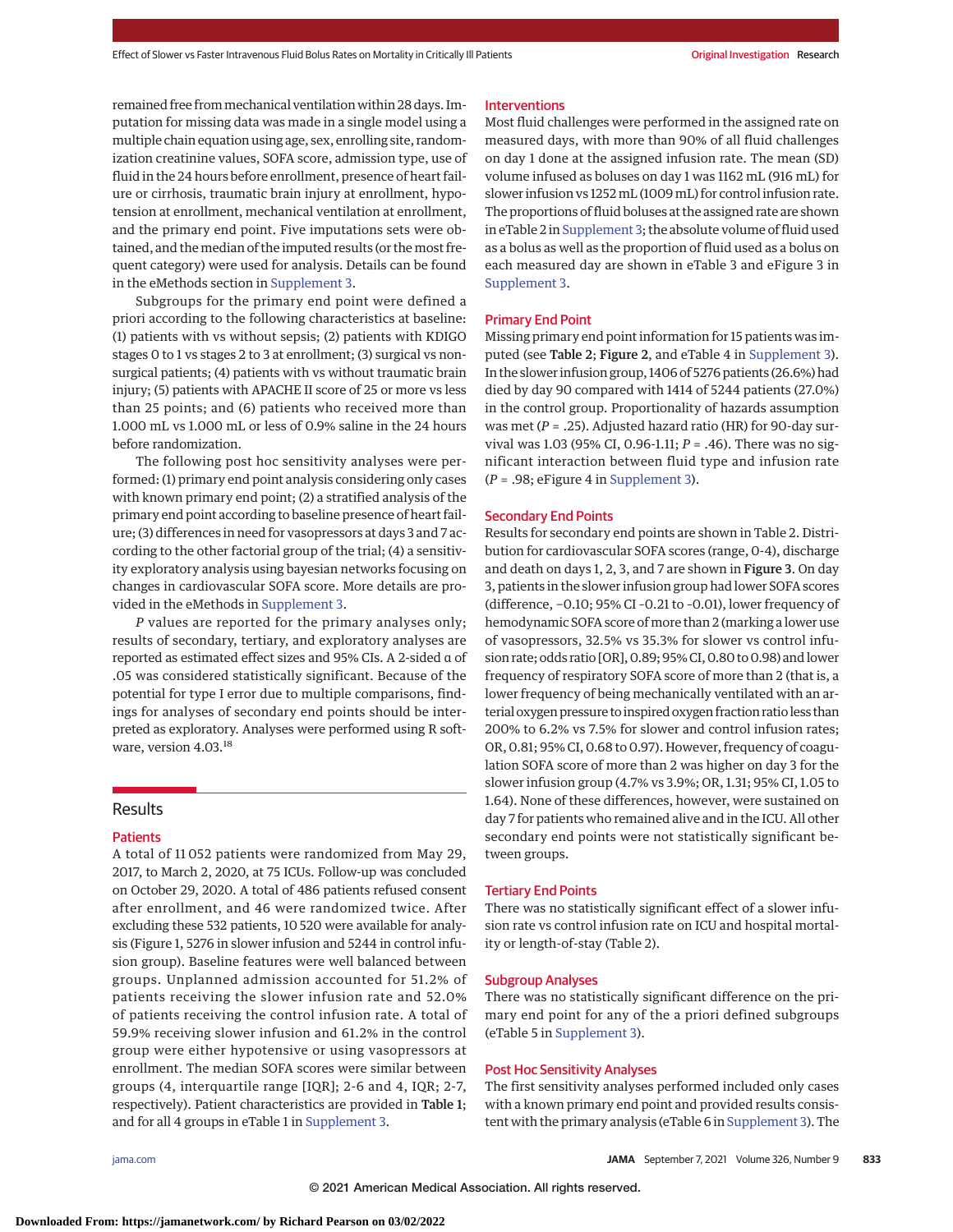| <b>Characteristics</b>                                                                   | No. (%) of patients <sup>b</sup>            |                                     |  |
|------------------------------------------------------------------------------------------|---------------------------------------------|-------------------------------------|--|
|                                                                                          | Slower infusion, 333 mL/h<br>$(n = 5276)^c$ | Control, 999 mL/h<br>$(n = 5244)^c$ |  |
| Age, mean (SD), y                                                                        | 60.8(17.1)                                  | 61.4(16.9)                          |  |
| Women                                                                                    | 2360 (44.7)                                 | 2295 (43.8)                         |  |
| Men                                                                                      | 2196 (55.3)                                 | 2949 (56.2)                         |  |
| Admission type to ICU, No./total No. (%)                                                 |                                             |                                     |  |
| No. of missing patients                                                                  | 16                                          | 11                                  |  |
| Planned admission (elective surgery)                                                     | 2569/5250 (48.8)                            | 2510/5233 (48.0)                    |  |
| Unplanned admission                                                                      | 2691/5260 (51.2)                            | 2723/5233 (52.0)                    |  |
| No. of missing patients                                                                  | 16                                          | 11                                  |  |
| <b>Emergency department</b>                                                              | 1151/5260 (21.9)                            | 1231/5233 (23.5)                    |  |
| Nonelective surgery                                                                      | 651/5260 (12.4)                             | 654/5233 (12.5)                     |  |
| Ward                                                                                     | 543/5260 (10.3)                             | 513/5233 (9.8)                      |  |
| Transfer from another hospital                                                           | 305/5260 (5.8)                              | 289/5233 (5.5)                      |  |
| Transfer from another ICU                                                                | 41/5260 (0.8)                               | 36/5233 (0.7)                       |  |
| Illness severity at enrollment                                                           |                                             |                                     |  |
| APACHE II, median (IQR) <sup>d</sup>                                                     | $12(8-16)$                                  | $12(8-17)$                          |  |
| No. of patients                                                                          |                                             |                                     |  |
| No. of missing patients                                                                  | 28                                          | 26                                  |  |
| SOFA score, median (IQR) <sup>e</sup>                                                    | $4(2-6)$                                    | $4(2-7)$                            |  |
| No. of patients                                                                          |                                             |                                     |  |
| No. of missing patients                                                                  | 28                                          | 26                                  |  |
| KDIGO criteria for acute kidney injury $\geq 1^f$                                        | 1695/5247 (32.3)                            | 1753/5216 (33.6)                    |  |
| No. of missing patients                                                                  | 29                                          | 28                                  |  |
| <b>Sepsis</b>                                                                            | 964/5259 (18.3)                             | 1017/5233 (19.4)                    |  |
| No. of missing patients                                                                  | 17                                          | 11                                  |  |
| Traumatic brain injury                                                                   | 254/5260 (4.8)                              | 232/5233 (4.4)                      |  |
| No. of missing patients                                                                  | 16                                          | 11                                  |  |
|                                                                                          |                                             |                                     |  |
| Hypotension <sup>9</sup><br>No. of missing patients                                      | 3155/5258 (60.0)<br>18                      | 3201/5233 (61.2)<br>11              |  |
| <b>Mechanical ventilation</b>                                                            |                                             |                                     |  |
|                                                                                          | 16                                          | 11                                  |  |
| No. of missing patients                                                                  |                                             |                                     |  |
| Noninvasive for >12 h                                                                    | 368/5260 (7.0)                              | 305/5233 (5.8)                      |  |
| Invasive                                                                                 | 2294/5260 (43.6)                            | 2350/5233 (44.9)                    |  |
| Serum creatinine, Mean (SD), mg/dL                                                       | 1.2(0.9)                                    | 1.2(0.9)                            |  |
| No. of patients                                                                          | 5228                                        | 5206                                |  |
| No. of missing patients                                                                  | 48                                          | 38                                  |  |
| Creatinine level, mg/dL                                                                  |                                             |                                     |  |
| $\leq 1.5$                                                                               | 4188/5228 (80.1)                            | 4113/5206 (79.0)                    |  |
| $1.5 - 2.5$                                                                              | 698/5228 (13.4)                             | 741/5206 (14.2)                     |  |
| >2.5                                                                                     | 342/5228 (6.5)                              | 352/5206 (6.8)                      |  |
| Cirrhosis or acute liver failure                                                         | 116/5260 (2.2)                              | 150/5233 (2.9)                      |  |
| No. of missing patients                                                                  | 16                                          | 11                                  |  |
| <b>Heart failure</b>                                                                     | 542/5260 (10.3)                             | 594/5233 (11.4)                     |  |
| No. of missing patients                                                                  | 16                                          | 11                                  |  |
| Time from ICU admission to randomization,<br>median (percentiles 2.5%-97.5%), d          | $0(0-1)$                                    | $0(0-1)$                            |  |
| No. of patients                                                                          | 5261                                        | 5233                                |  |
| No. of missing patients                                                                  | 15                                          | 11                                  |  |
| Administration of any fluid in the 24 h<br>before enrollment                             |                                             |                                     |  |
| No. of missing patients                                                                  | 17                                          | 11                                  |  |
| Received any, No./total No. (%)                                                          | 3615/5259 (68.7)                            | 3545/5233 (67.7)                    |  |
| Received >1000 mL, No./total No. (%)                                                     | 2395/5259 (45.5)                            | 2359/5233 (45.1)                    |  |
| No. of missing patients                                                                  |                                             |                                     |  |
| Volume of any fluids administered within the 24 h<br>before enrollment, median (IQR), mL | 1000 (0-2500)                               | 1000 (0-2500)                       |  |
| No. of patients                                                                          | 5259                                        | 5233                                |  |
| No. of missing patients                                                                  | 17                                          | 11                                  |  |

Table 1. Baseline Characteristics of the Included Patients<sup>a</sup>

Abbreviations: APACHE, Acute Physiology and Chronic Health disease Classification System; ICU, intensive care unit; IQR, interquartile range; KDIGO, Kidney Disease: Improving Global Outcomes; SOFA, Sepsis-related Organ Failure Assessment.

SI conversion factor: to convert creatinine from mg/dL to μmol/L, multiply by 88.4.

<sup>a</sup> A table comparing the 4 as-randomized groups is available in eTable 1 (Supplement 3).

<sup>b</sup> Numeric values indicate No. (%) of patients unless otherwise indicated.

- <sup>c</sup> Indicates the denominator, unless otherwise specified.
- <sup>d</sup> Severity of illness score ranges from 0 to 71, higher scores indicate more severe disease. A score of 12 predicts an in-hospital mortality of 15%.
- <sup>e</sup> Severity score ranges from 0 to 24, higher scores indicate more severe disease. A score of 4 predicts an in-hospital mortality of 20%.

<sup>f</sup> An acute kidney injury rating ranges from 0 (no acute kidney injury) to 3 (severe kidney injury).

 $8$  Defined as mean arterial pressure less than 65 mm Hg or systolic arterial pressure less than 90 mm Hg or use of vasopressors.

**834 JAMA** September 7, 2021 Volume 326, Number 9 **(Reprinted)** [jama.com](http://www.jama.com?utm_campaign=articlePDF%26utm_medium=articlePDFlink%26utm_source=articlePDF%26utm_content=jama.2021.11444)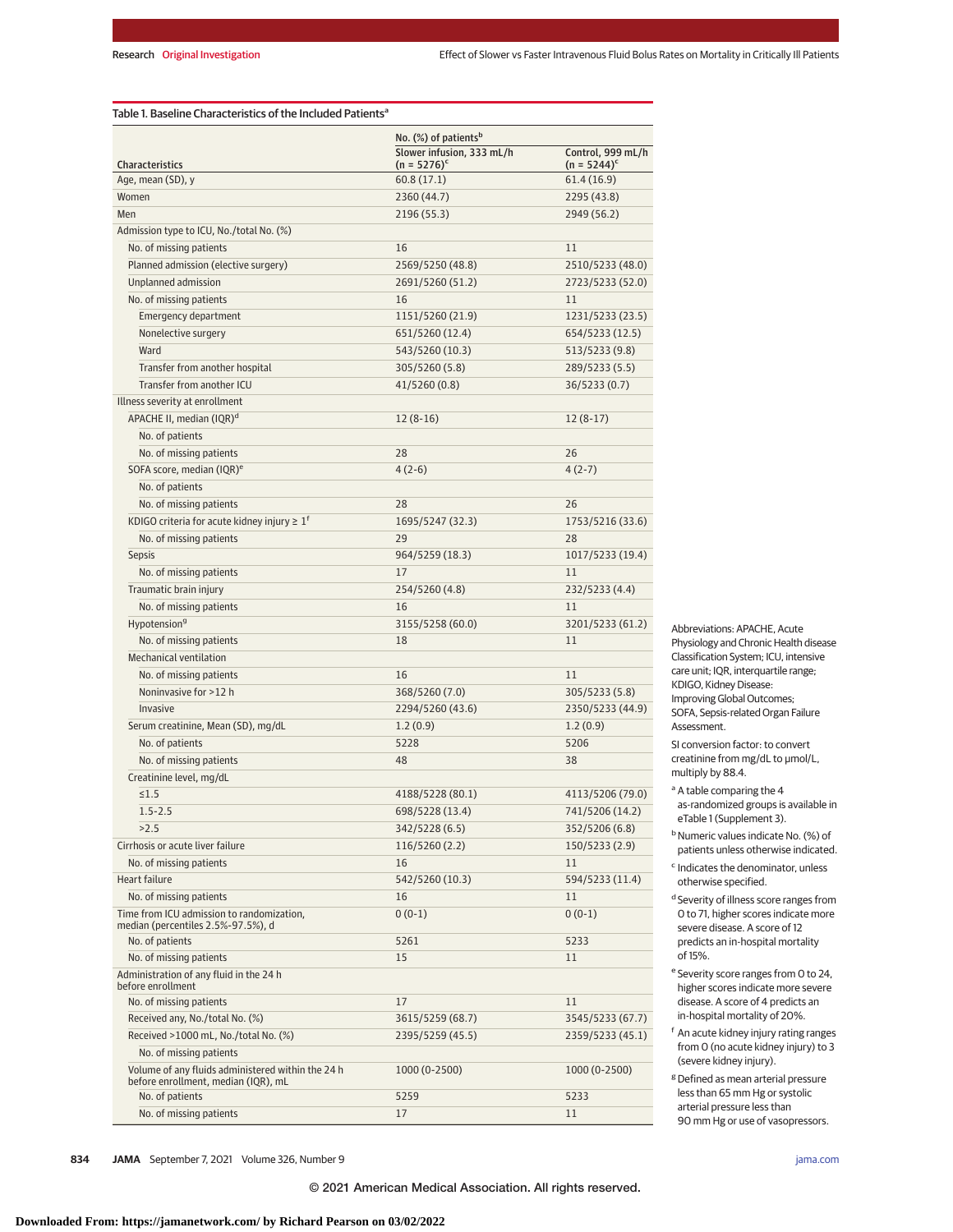| <b>End points</b>                                                   | $No./total No.$ $(\%)$                    |                                   |                                |                                    |
|---------------------------------------------------------------------|-------------------------------------------|-----------------------------------|--------------------------------|------------------------------------|
|                                                                     | Slower infusion, 333 mL/h<br>$(n = 5276)$ | Control, 999 mL/h<br>$(n = 5244)$ | Absolute effect<br>(95% CI)    | <b>Relative effect</b><br>(95% CI) |
| Primary end point                                                   |                                           |                                   |                                |                                    |
| 90-Day mortality <sup>b</sup>                                       | 1406/5276 (26.6)                          | 1414/5244 (27)                    | $-0.4$ ( $-2.3$ to 1.4)        | HR, 1.03 (0.96 to 1.11)            |
| P value                                                             |                                           |                                   |                                | .46                                |
| Secondary end points                                                |                                           |                                   |                                |                                    |
| Acute kidney failure requiring kidney replacement<br>within 90 days |                                           |                                   |                                |                                    |
| Incidence (per 1000 patient-days)                                   | 414/474.84 (0.87)                         | 445/471.96 (0.94)                 | $-0.07$ ( $-0.17$ to $0.04$ )  | RR, 0.95 (0.83 to 1.09)            |
| Day 1                                                               | 27/5267 (0.5)                             | 31/5238 (0.6)                     |                                |                                    |
| Day 2                                                               | 122/5226 (2.3)                            | 130/5190 (2.5)                    |                                |                                    |
| Day 3                                                               | 190/5114 (3.7)                            | 204/5061 (4.0)                    |                                |                                    |
| Day 7                                                               | 282/4872 (5.8)                            | 299/4820 (6.2)                    |                                |                                    |
| In hospital $(≤1$ kidney replacement therapy)                       | 397/5267 (7.5)                            | 423/5238 (8.1)                    | $-0.5$ ( $-1.5$ to 0.4)        | OR, 0.92 (0.80 to 1.06)            |
| Day 3 KDIGO scorec                                                  |                                           |                                   |                                |                                    |
| $\geq$ 2                                                            | 836/3147 (26.6)                           | 873/3075 (28.4)                   | $-1.5$ ( $-3.6$ to 0.6)        | OR, 0.93 (0.83 to 1.04)            |
| Death or score ≥2                                                   | 840/3147 (26.7)                           | 876/3075 (28.5)                   | $-1.5$ ( $-3.6$ to 0.6)        | OR, 0.93 (0.83 to 1.04)            |
| Day 7 KDIGO score <sup>c</sup>                                      |                                           |                                   |                                |                                    |
| $\geq$ 2                                                            | 286/1211 (23.6)                           | 263/1139 (23.1)                   | $0.0$ (-3.5 to 3.5)            | OR, 1.00 (0.82 to 1.22)            |
| Death or score ≥2                                                   | 288/1211 (23.8)                           | 265/1139 (23.3)                   | $0.0$ (-3.5 to 3.5)            | OR, 1.00 (0.82 to 1.22)            |
| Day 3 SOFA <sup>d</sup>                                             |                                           |                                   |                                |                                    |
| Total score, median (IQR)                                           | 4(2 to 6)                                 | 4(2 to 7)                         | $-0.10$ ( $-0.21$ to $-0.01$ ) |                                    |
| Score $>2$                                                          |                                           |                                   |                                |                                    |
| Cardiovascular                                                      | 1252/3847 (32.5)                          | 1338/3788 (35.3)                  | $-2.9$ ( $-5.0$ to $-0.7$ )    | OR, 0.89 (0.80 to 0.98)            |
| Neurological                                                        | 662/3847 (17.2)                           | 628/3788 (16.6)                   | $0.5$ (-0.9 to 1.8)            | OR, 1.08 (0.94 to 1.24)            |
| Coagulation                                                         | 180/3847 (4.7)                            | 146/3788 (3.9)                    | $0.8$ (-0.1 to 1.6)            | OR, 1.31 (1.05 to 1.64)            |
| Respiratory                                                         | 240/3847 (6.2)                            | 284/3788 (7.5)                    | $-1.1$ ( $-2.1$ to $-0.2$ )    | OR, 0.81 (0.68 to 0.97)            |
| Hepatic                                                             | 41/3847(1.1)                              | 52/3788 (1.4)                     | $-0.3$ ( $-0.7$ to $0.1$ )     | OR, 0.81 (0.56 to 1.18)            |
| Day 7 SOFA <sup>d</sup>                                             |                                           |                                   |                                |                                    |
| Total score, median (IQR)                                           | 4(2 to 7)                                 | 4(2 to 7)                         | $-0.07$ ( $-0.37$ to $0.05$ )  |                                    |
| Score $>2$                                                          |                                           |                                   |                                |                                    |
| Cardiovascular                                                      | 403/1600 (25.2)                           | 426/1525 (27.9)                   | $-2.8$ ( $-5.8$ to 0.3)        | OR, 0.88 (0.75 to 1.04)            |
| Neurological                                                        | 467/1600 (29.2)                           | 440/1525 (28.9)                   | $0.4$ (-2.3 to 3.0)            | OR, 1.03 (0.87 to 1.22)            |
| Coagulation                                                         | 76/1600 (4.8)                             | 56/1525 (3.7)                     | $0.8$ (-0.4 to 1.9)            | OR, 1.37 (0.98 to 1.90)            |
| Respiratory                                                         | 165/1600 (10.3)                           | 160/1525 (10.5)                   | $-0.1$ ( $-1.7$ to $1.6$ )     | OR, 1.00 (0.79 to 1.25)            |
| Hepatic                                                             | 26/1600(1.6)                              | 26/1525 (1.7)                     | $-0.1$ ( $-0.8$ to $0.5$ )     | OR, 1.01 (0.65 to 1.57)            |
| Mechanical ventilation-free days<br>within 28 days                  | 27 (18 to 28)                             | 27 (17 to 28)                     | 0.17 (-0.07 to 0.32)           |                                    |
| <b>Tertiary end points</b>                                          |                                           |                                   |                                |                                    |
| Death in ICU                                                        | 902/5267 (17.1)                           | 927/5238 (17.7)                   | $-0.1$ ( $-0.8$ to $0.5$ )     | OR, 1.00 (0.89 to 1.12)            |
| Death in hospital                                                   | 1190/5267 (22.6)                          | 1204/5238 (23.0)                  | $-0.4$ ( $-2.2$ to 1.3)        | OR, 1.01 (0.91 to 1.12)            |
| ICU length of stay, median (IQR), d                                 | 3(2 to 7)                                 | 3(2 to 7)                         | $-0.2$ ( $-0.6$ to $0.2$ )     | MR, 0.98 (0.93 to 1.03)            |
| No.                                                                 | 5267                                      | 5238                              |                                |                                    |
| Length of stay, median (IQR), d                                     | 8 (5 to 19)                               | 9(5 to 17)                        | $-0.2$ ( $-1.0$ to $0.6$ )     | MR, 0.99 (0.94 to 1.04)            |
| No.                                                                 | 5267                                      | 5238                              |                                |                                    |

range; KDIGO, Kidney Disease: Improving Global Outcomes; MR, mean ratio;

OR, odds ratio; RR, rate ratio; SOFA, Sequential Organ Failure Assessment.

<sup>a</sup> Results expressed as No./total No. (%) unless otherwise indicated.

b Missing primary end point data for 15 patients were imputed.

<sup>c</sup> Measured at that specific day including only patients who did not have acute kidney injury (stages 2 or3) at baseline. KDIGO ranges from 0 (no acute kidney injury) to 3 (severe kidney injury).

points (more severe dysfunction). The sum of scores ranges from 0 to 24; higher scores indicate more severe disease: cardiovascular ( $\geq$ 3 is assigned when patient is given >5 μg/kg/min of dopamine or any dose of epinephrine or norepinephrine); neurological (≥3 when the Glasgow Coma Scale is ≤9); coagulation (≥3 when platelet count is ≤49 000 per µL); respiratory  $(\geq$ 3 when the patient is mechanically ventilated with an arterial oxygen partial pressure over inspired oxygen fraction ratio of  $\leq$ 200); and hepatic ( $\geq$ 3 when serum bilirubin is ≥6 mg/dL [≥102.52 μmol/L]).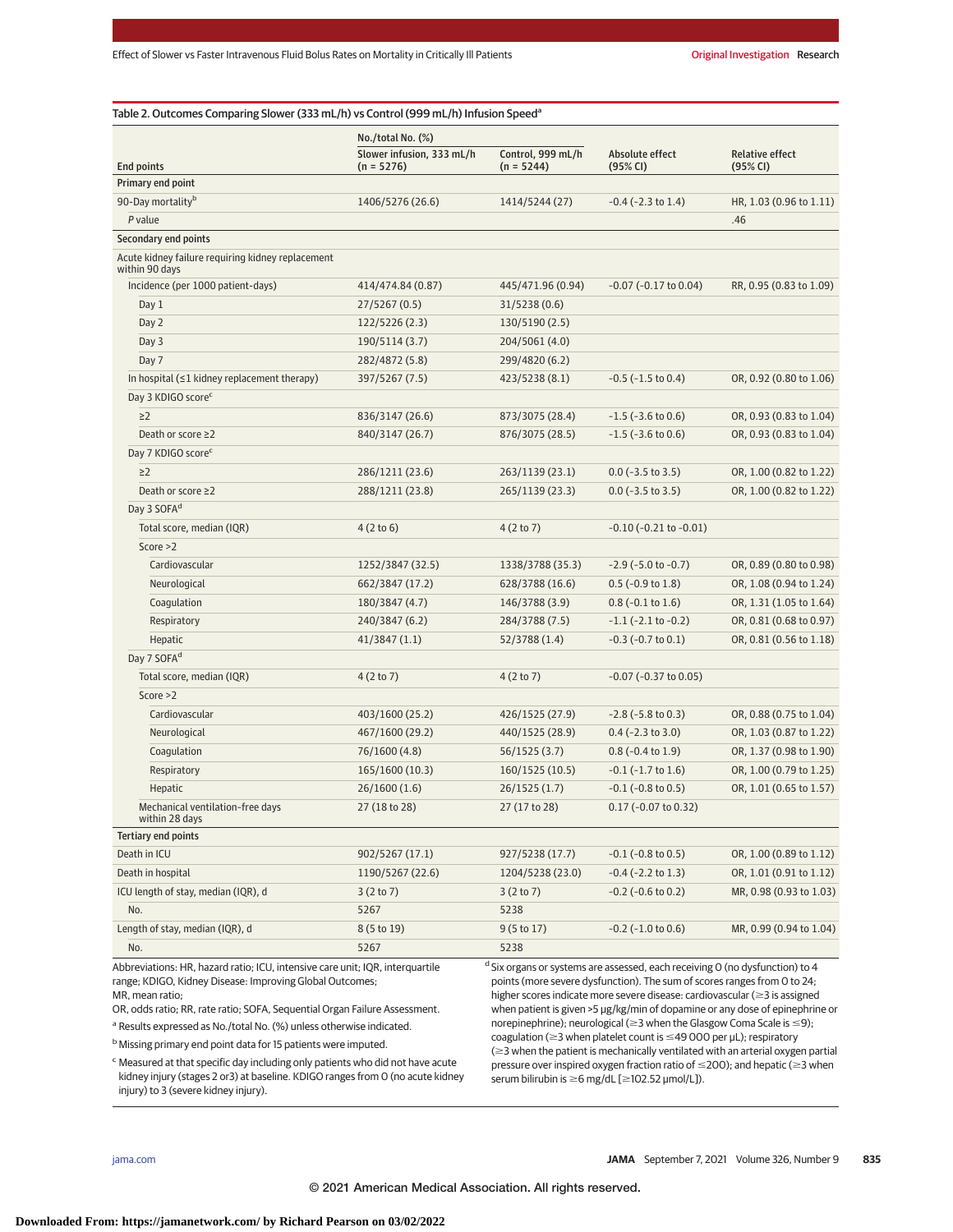#### Figure 2. Cumulative Incidence of the Primary End Point (90-Day Survival) for Slower vs Control Infusion Rates



Median observation time was 90 days (interquartile range [IQR], 57-90 days) for the control and 90 days (IQR, 55-90 days) for the slower infusion rate.

Figure 3. Patient Status According to Whether Patients Were Discharged, Dead, or in the Intensive Care Unit (ICU) With Cardiovascular Sequential Organ Failure Score (SOFA)



The cardiovascular SOFA is scored so that patiens are given the highest score that fits their clinical characteristic. The total number in each column for the slow rate group is 5276 patients and 5244 for the control rate.

second sensitivity analysis for the primary end point was stratified according to baseline presence of heart failure (eTable 7 in [Supplement 3\)](https://jamanetwork.com/journals/jama/fullarticle/10.1001/jama.2021.11444?utm_campaign=articlePDF%26utm_medium=articlePDFlink%26utm_source=articlePDF%26utm_content=jama.2021.11444) for patients with a known diagnosis before enrollment and again provided nonstatistically significant results. The differences in need for vasopressors at days 3 and 7 was further explored according to the other factorial cohort (fluid type; eTable 8 in [Supplement 3\)](https://jamanetwork.com/journals/jama/fullarticle/10.1001/jama.2021.11444?utm_campaign=articlePDF%26utm_medium=articlePDFlink%26utm_source=articlePDF%26utm_content=jama.2021.11444). This analysis rendered nonstatistically different results (*P* = .76 and *P* = .70 for interaction at days 3 and 7, respectively). A sensitivity exploratory analysis using Bayesian networks was performed focusing on changes in cardiovascular SOFA score (eFigure 5 and eTable 9 in [Supplement 3\)](https://jamanetwork.com/journals/jama/fullarticle/10.1001/jama.2021.11444?utm_campaign=articlePDF%26utm_medium=articlePDFlink%26utm_source=articlePDF%26utm_content=jama.2021.11444). In brief, results mostly confirmed the main analysis. For example, the probability that patients were alive in the ICU without vasopressor or discharged by day 3 regardless of baseline cardiovascular SOFA score was 0.71 for the slower infusion vs 0.69 for the control infusion (resulting in an OR of 1.11; 95% credible interval, 1.01-1.21; that is approximately a 2% increase). This effect was also present specifi-

cally for patients who were taking vasopressors at admission, for which the probability of being without vasopressors or discharged alive by day 3 was 0.56 for the slower infusion vs 0.53 for the control infusion rates (OR, 1.14; 95% credible interval, 1.03-1.27). No significant differences were observed at 7 days.

#### Adverse Events

There were no reported suspected unexpected severe adverse events in either group.

## **Discussion**

In this large, multicenter randomized clinical trial, there was no significant difference in 90-day survival among patients in the ICU requiring fluid challenges who received a slower infusion rate (333 mL/h) compared with a control infusion rate (999 mL/h).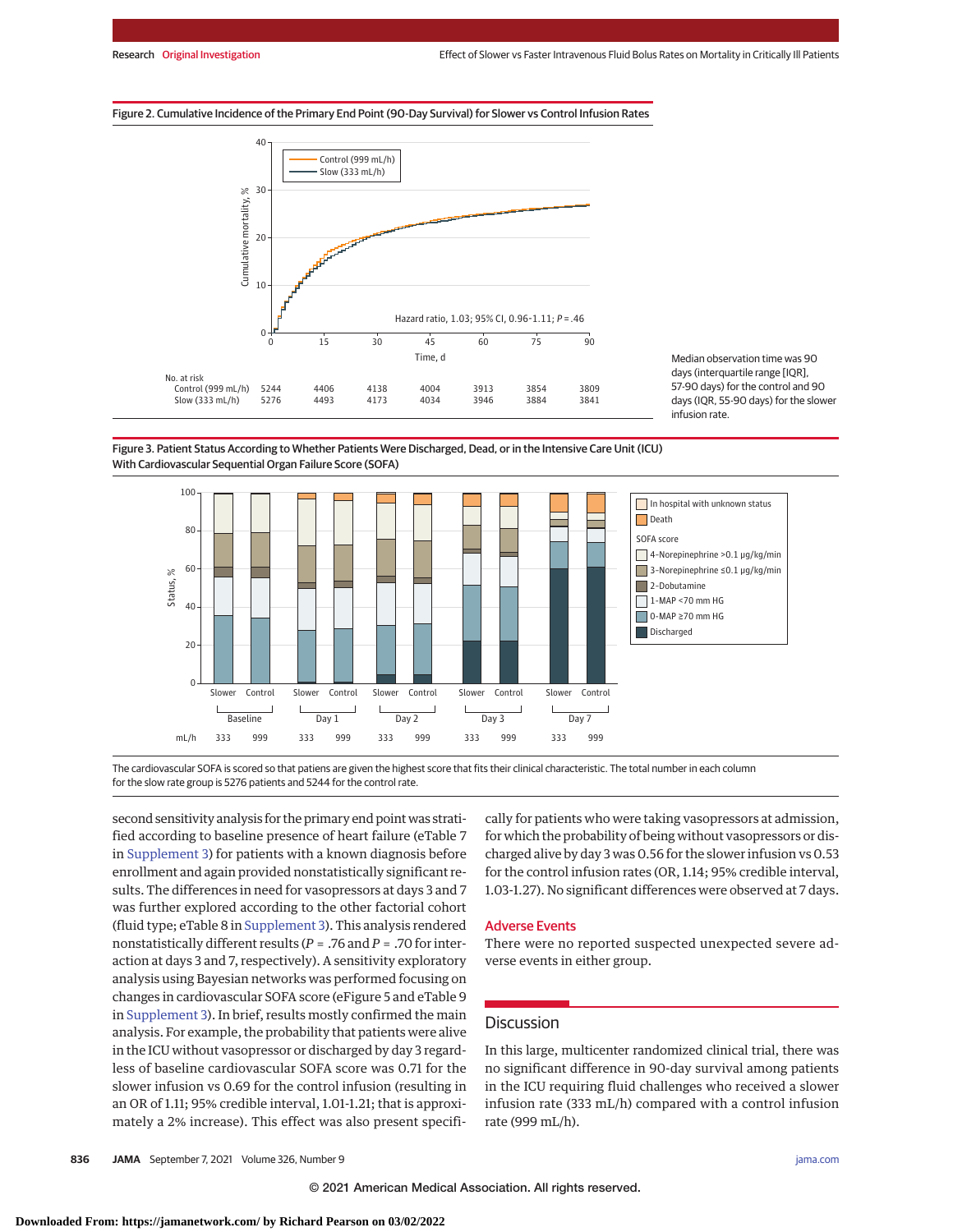Despite several studies examining composition of fluids used in critically ill patients, little attention is given to other important aspects of fluid therapy, including infusion rate, temperature, among others. These are important targets that are easy to implement and that may be relevant for patientcentered end points. Specifically, previous evidence suggests that fast infusion rates may result in abnormal gas exchange<sup>19</sup> and may reduce exercise tolerance,<sup>20</sup> among other effects.<sup>7</sup> For healthy volunteers, faster fluid infusion may be associated with reduced cardiac output and an increased heart rate.<sup>21</sup> The present study aimed to test whether 2 different infusion rates could change the 90-day survival and organ dysfunction profile for critically ill patients. Although a slower infusion rate was not statistically associated with reduction in the primary end point, some secondary end points were statistically different between groups. There was a lower use of vasopressors (hemodynamic SOFA score >2) on day 3 in the slower infusion rate group. In a study by Monge Garciá et al,<sup>22</sup> using data from fluid challenges that were performed in patients with sepsis at rates equal to those used in the control group for this study (500 mL in 30 minutes) reported that arterial elastance decreased after fluid loading, possibly suggesting a potential pathway for higher vasopressor requirements in patients receiving faster fluid infusions. These results, however, were of small magnitude (reductions were of an absolute magnitude of close to 2%), were not sustained by day 7, and did not reflect on any patient-centered end points, thereby limiting any strong conclusions. These results are aligned with the more frequent cardiovascular failure observed in the fluid bolus group in the Fluid Expansion as Supportive Therapy (FEAST) trial.<sup>4</sup> The respiratory

effect observed, which was also punctual, may be related to the plausible hypothesis of reducing the formation of lung edema with slower infusion rates. Conversely, a slower infusion rate might result in more coagulation abnormalities by day 3, which could be related to a higher plasma expansion with slower infusion<sup>5,23</sup> or to a slower resuscitation that could result in coagulation abnormalities. Therefore, further studies should explore not only the effects of different infusion rates but also the timing of using faster and slower infusion rates.

#### Limitations

This study has several limitations. First, the slower infusion rate was defined arbitrarily at 333 mL/h. Second, secondary end points were not adjusted for multiple comparisons and therefore should be considered hypothesis generating. Third, some secondary end points are complicated by competing risks (such as discharge and death); however, in an alternative planned analysis that accounted for these event results were unchanged. Fourth, data were not collected for the reasons for fluid challenges. In addition, there was no record on the immediate effects of fluid challenges on hemodynamic parameters.

## Conclusions

Among patients in the intensive care unit requiring fluid challenges, infusing at a slower rate compared with a faster rate did not reduce 90-day mortality. These findings do not support the use of a slower infusion rate.

#### ARTICLE INFORMATION

**Accepted for Publication:** June 24, 2021 **Published Online:** August 10, 2021. doi[:10.1001/jama.2021.11444](https://jamanetwork.com/journals/jama/fullarticle/10.1001/jama.2021.11444?utm_campaign=articlePDF%26utm_medium=articlePDFlink%26utm_source=articlePDF%26utm_content=jama.2021.11444)

**Author Affiliations:** HCor Research Institute, São Paulo, Brazil (Zampieri, Soares, Miranda, Damiani, Cavalcanti); Brazilian Research in Intensive Care Network (BRICNet), São Paulo, Brazil (Zampieri, F. R. Machado, Biondi, Freitas, Veiga, Serpa-Neto, Dal Pizzol, Corrêa, Azevedo, Cavalcanti); Department of Anesthesiology, Pain and Intensive Care, Universidade Federal de São Paulo (UNIFESP), São Paulo, Brazil (F. R. Machado); Instituto de Cardiologia do Distrito Federal, Brasília, Brazil (Biondi); Hospital SEPACO, São Paulo, Brazil (Freitas); BP–A Beneficência Portuguesa de São Paulo, São Paulo, Brazil (Veiga); Hospital Maternidade São José, Centro Universitário do Espírito Santo (UNESC), Colatina, Brazil (R. C. Figueiredo); Hospital das Clínicas, Faculdade de Medicina de Ribeirão Preto, Universidade de São Paulo, Ribeirão Preto, Brazil (Lovato); Fundação Pio XII, Hospital de Câncer de Barretos, Barretos, Brazil (Amêndola); Hospital Israelita Albert Einstein, São Paulo, Brazil (Assunção, Serpa-Neto, Corrêa); Santa Casa de Misericórdia de São João Del Rei, São João Del Rei, Brazil (Paranhos); Hospital Geral de Vitória da Conquista, Vitória da Conquista, Brazil (Andrade); Hospital das Clínicas da Universidade Federal de Pernambuco, Recife, Brazil (Godoy); HCor,

São Paulo, Brazil (Romano); Hospital São José, Criciúma, Brazil (Dal Pizzol); Hospital Geral de Caxias do Sul, Caxias do Sul, Brazil (E. B. Silva); Hospital SAMUR, Vitória da Conquista, Brazil (M. M. L. Silva); Centro Hospitar UNIMED, Joinville, Brazil (M. C. V. Machado); Hospital das Clínicas, Faculdade de Medicina da Universidade de São Paulo, São Paulo, Brazil (Malbouisson); Hospital Paulistano, São Paulo, Brazil (Manoel); Hospital Evangélico Cachoeiro do Itapemirim, Cachoeiro do Itapemirim, Brazil (Thompson); Hospital Distrital Doutor Evandro Ayres de Moura, Fortaleza, Brazil (L. M. Figueiredo); Hospital Sírio Libanês, São Paulo, Brazil (Azevedo); Center for Critical Care Nephrology, Department of Critical Care Medicine, University of Pittsburgh, Pittsburgh, Pennsylvania (Kellum); School of Medicine, Federal University of Health Sciences, Porto Alegre, Brazil (N. B. Silva).

**Author Contributions:** Drs Zampieri and Cavalcanti had full access to all of the data in the study and take responsibility for the integrity of the data and the accuracy of the data analysis. Concept and design: Zampieri, F. Machado, R. Figueiredo, Corrêa, Azevedo, Kellum, Damiani, N. Silva, Cavalcanti. Acquisition, analysis, or interpretation of data:

Zampieri, F. Machado, Biondi, Freitas, Veiga, R. Figueiredo, Lovato, Amêndola, Assunção, Serpa-Neto, Paranhos, Andrade, Godoy, Romano, Dal Pizzol, E. Silva, M. Silva, M. Machado, Malbouisson, Manoel, Thompson, L. Figueiredo,

Soares, Miranda, de Lima, Santucci, Corrêa, Azevedo, Kellum, Damiani, Cavalcanti. Drafting of the manuscript: Zampieri, F. Machado, Serpa-Neto, Cavalcanti. Critical revision of the manuscript for important intellectual content: Zampieri, F. Machado, Biondi, Freitas, Veiga, R. Figueiredo, Lovato, Amêndola, Assunção, Serpa-Neto, Paranhos, Andrade, Godoy, Romano, Dal Pizzol, E. Silva, M. Silva, M. Machado, Malbouisson, Manoel, Thompson, L. Figueiredo, Soares, Miranda, de Lima, Santucci, Corrêa, Azevedo, Kellum, Damiani, N. Silva. Statistical analysis: Zampieri, Damiani. Obtained funding: Zampieri, Azevedo, Cavalcanti. Administrative, technical, or material support: Biondi, R. Figueiredo, Serpa Neto, Azevedo, Cavalcanti.

Supervision: Zampieri, F. Machado, Biondi, Freitas, Veiga, R. Figueiredo, Azevedo, N. Silva, Cavalcanti.

**Conflict of Interest Disclosures:** Dr Zampieri reported receiving grants from Ionis Pharmaceuticals US and Bactiguard Sweden. Dr Veiga reported receiving personal fees from Aspen and Pfizer. Dr Serpa-Neto reported receiving personal fees from Drager. Dr Azevedo reported receiving lecture fees from Pfizer and Baxter, consulting fees from Halex-Istar, and research grants from Ache Pharmaceutical. Dr Kellum reported receiving grants and personal fees from Baxter. No other disclosures were reported.